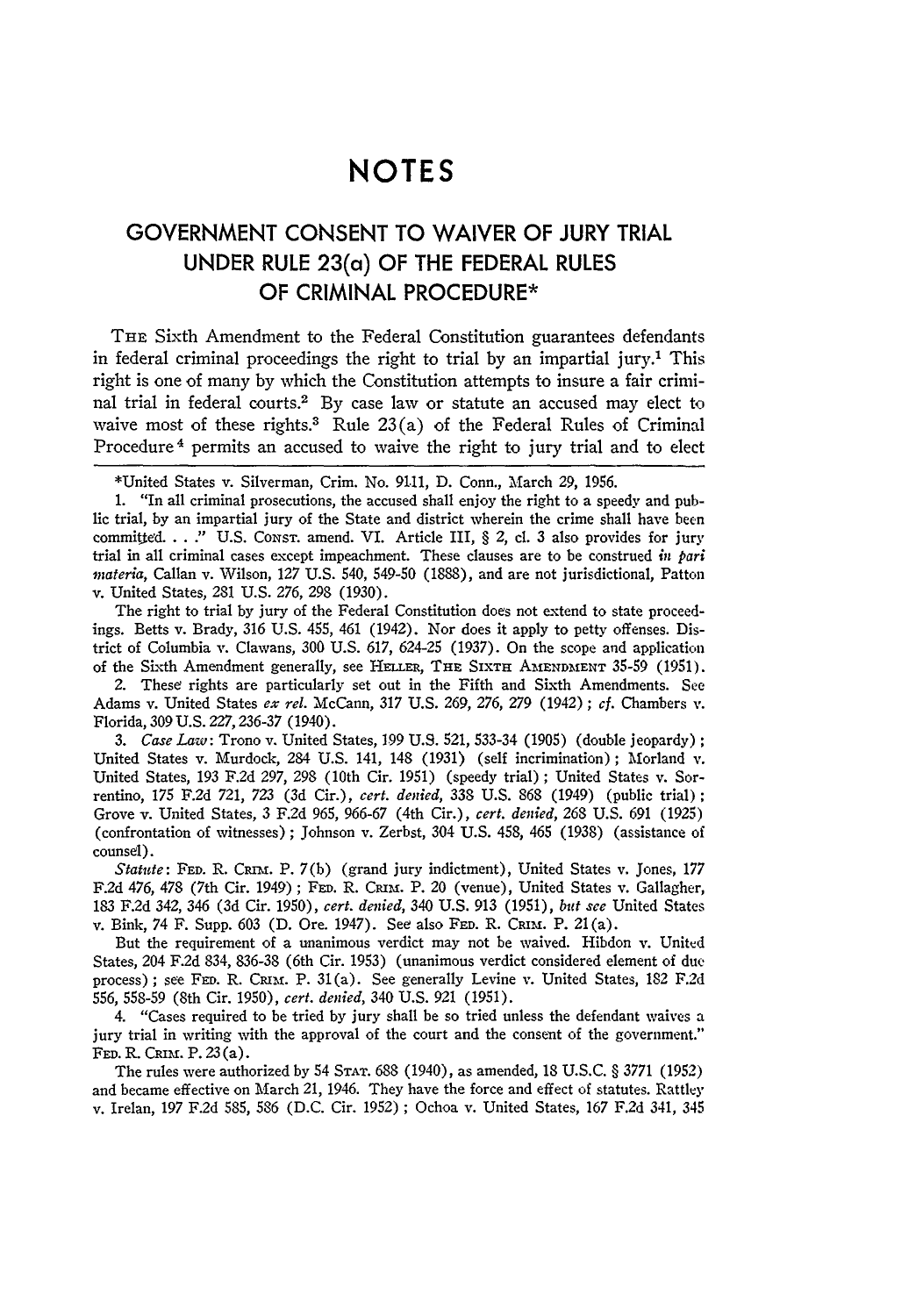trial by the court alone.<sup>5</sup> But the rule requires court approval and government consent before waiver is permitted. Ordinarily government consent to waiver may be obtained as a matter of course, and until recently this feature of rule 23(a) had not met with challenge. However, the possibility of hostile juries in Smith Act **6** prosecutions suggests that the requirement of government consent may clash with the basic purpose of the Sixth Amendment.

The constitutionality of the requirement of government consent to waiver was attacked in the recent case of *United States v. Silverman*.<sup>7</sup> Defendants were indicted under the Smith Act for conspiracy to advocate the overthrow of the government by force and violence. Before trial, they moved to waive a jury and sought trial by the court.<sup>8</sup> The government refused consent to the waiver.<sup>0</sup> In support of the motion the defendants contended, in effect, that an accused has an unqualified right to waive a jury and that rule  $23(a)$ , by restricting that right, is therefore unconstitutional on its face.<sup>10</sup> The defendants further maintained that in their case an impartial jury was unobtainable.<sup>11</sup> An implicit premise of this argument was that the impartial jury requirement of the Sixth Amendment would be defeated if the government could withhold, consent to waiver.12 The government's refusal was based on a literal reading

(9th Cir. 1948). Promulgation by the Supreme Court did not foreclose consideration of their validity. *Cf.* Mississippi Publishing Corp. v. Murphree, 326 U.S. 438, 444 (1946) (Federal Rules of Civil Procedure) ; Baker v. United States, 139 F.2d *721, 723* (8th Cir. 1944).

**5.** Federal trial courts are empowered to try criminal cases without a jury. See Patton v. United States, 281 U.S. *276, 298* (1930) ; Schick v. United States, 195 U.S. 65, 71 (1904).

6. **18** U.S.C. **§** 2385 (1952).

7. Crim. No. 9111, D. Conn., March 29, 1956, *notice of appeal filed,* 2d Cir., April 20, 1956. This is apparently the first case in which the rule's requirement of government consent to waiver has been challenged. Subsequent to the motion for waiver of jury trial in *Silverman,* a similar motion was made by defendants in another Smith Act case, United States v. Brandt, Crim. No. *21276,* N.D. Ohio, Feb. 10, 1956. Upon government refusal to consent, the court orally denied defendants' motion for waiver stating that rule 23(a) was constitutional. Letter from Hon. Charles **J.** McNamee, United States District Judge, N.D. Ohio, April 11, 1956, and letter from Fred H. Mandel, attorney for defendants in *Brandt,* April 12, 1956, to the *Yale Law Journal,* on file in Yale Law Library. See Cleveland Plain Dealer, Feb. 11, 1956, p. 1, col. 3.

8. The motion was filed on Sept. 22, 1955. Memorandum of Decision on Defendants' Motion for Waiver of Jury Trial, p. 1,-Oct. 3, 1955, United States v. Silverman (hereinafter cited as Silverman Memorandum).

9. Silverman Memorandum, p. 2; Transcript of Proceedings held on Sept. 30, 1955, in Connection with Defendants' Motion to Waive Right to Trial by Jury, pp. 25-26, 28-29, United States v. Silverman (hereinafter cited as Transcript) ; Brief for United States on Question of Defendants' Motion for Waiver of Jury Trial, United States v. Silverman.

10. Silverman Memorandum, p. 1; Defendants' Brief on Motion to Waive Trial by Jury, pp. 3-4, United States v. Silverman (hereinafter cited as Defendants' Brief) ; Transcript, pp. 12, 22, 23.

11. Silverman Memorandum, p. 1; Defendants' Brief, p. 4; Transcript, pp. 13-14, 19-21.

12. The defendants actually argued that the inability to obtain an impartial jury would prevent a fair trial, thus denying due process under the Fifth Amendment. Defendants' Brief, p. 4. This Note discusses this problem as a possible violation of the impartial jury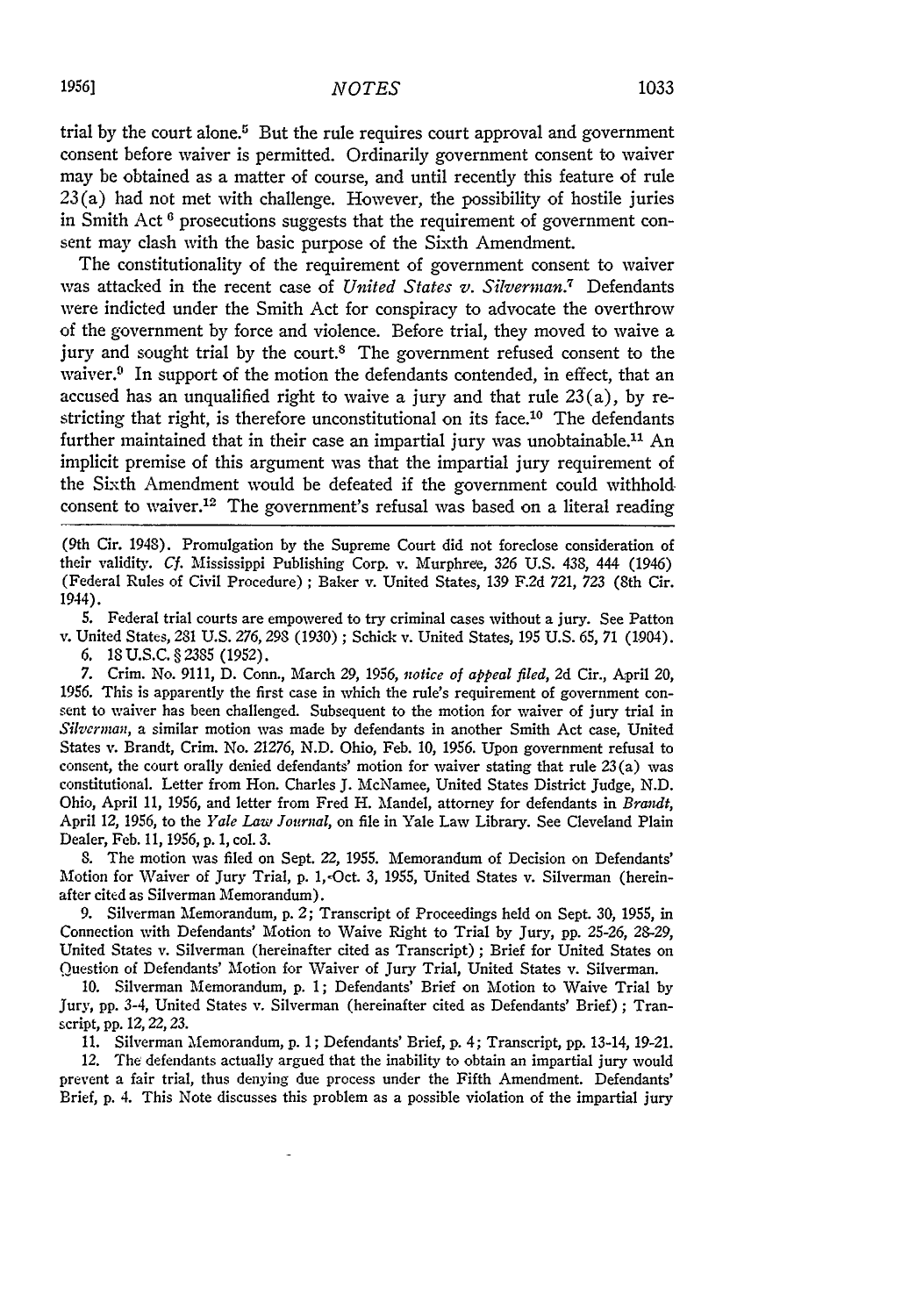of rule  $23(a)$ , which it urged allowed consent to be arbitrarily withheld.<sup>13</sup>

The court denied the defendants' motion.<sup>14</sup> Although recognizing that arguments existed for allowing an accused alone to determine the mode of trial, the court stated that rule  $23(a)$  had the force of a statute and that it unconditionally required government consent.<sup>15</sup> The court also held that the rule was not unconstitutional, but it did not discuss the constitutional arguments raised by the defendants.

The defendants' argument that they had an unqualified right to waive a jury is unsupported either by case law or by logical analysis of the constitutional right to jury trial. The defendants incorrectly relied on the Supreme Court's opinion in *Patton v. United States 16* for judicial authority that an unqualified right of waiver exists. In *Patton* the Court held that an accused could be tried by a jury of eleven when government and defense, with court approval, agreed that the trial should continue after a juror became ill.<sup>17</sup> The Court clearly indicated that waiver of trial by twelve jurors was equivalent to waiver of a jury entirely.<sup>18</sup> Patton, however, did not decide whether a defendant has an unqualified right to waive a jury. Admittedly, language in the opinion declares that the decision to waive a jury should rest entirely with an accused.<sup>19</sup> But nothing in the decision supports the existence of an accused's right to be the

provision of the Sixth Amendment. Denial of this Sixth Amendment guarantee is also a denial of due process under the Fifth Amendment. See Baker v. Hudspeth, 129 F.2d 779, 781 (10th Cir.), *cert. denied, 317* U.S. 681 (1942).

13. See note 9 *supra.*

14. Silverman Memorandum, pp. 2-3. Following denial of the motion for waiver, the defendants brought a civil action against the trial judge and the United States District Attorney. They sought an injunction to prevent trial by jury and requested the convening of a three judge court under the provisions of 28 U.S.C. §§ 2282, 2284 (1952) to determine the constitutionality of rule  $23(a)$ . A government motion for dismissal was granted on the ground that the constitutional question could be determined in the criminal action itself. Memorandum of Decision on Motion to Dismiss, Silverman v. Cohen, Civil No. 5783, D. Conn., Oct. 14, 1955. Trial of the original action before a jury began on Nov. 3, 1955. On March 29, 1956, the jury found six defendants guilty, one not guilty, and was unable to reach a verdict on the eighth. New Haven Evening Register, Nov. 3, 1955, p. 1, col. 1 and March 30, 1956, p. 1, col. 2.

**15.** Silverman Memorandum, pp. 2-3.

16. 281 U.S. 276 (1930).

17. *Id.* at 312-13. See Fowler v. Hunter, 164 F.2d 668, 670 (10th Cir. 1947), *cert. denied,* 333 U.S. 868 (1948) (jury of ten) ; Taylor v. United States, 142 F.2d 808, 816 (9th Cir.), *cert. denied,* 323 **U.S. 723** (1.944) (jury of eleven). **FED.** R. **CIMu.** P. 23(b) (parties may stipulate with court approval that jury shall consist of any number less than twelve).

For history of jury waiver in federal courts up to Patton, see Grant, *Waiver of Jury*  $Trials$  in Felony Cases, 20 CALIF. L. REV. 132, 147-56 (1932).

**18. 281 U.S.** at **290.** Hence trial **by** jury has been permitted to be waived with government consent and court approval. Spann v. Zerbst, **99 F.2d** 336 (5th Cir. 1938) **;** Ferracane v. United States, 47 **F.2d 677, 679** (7th Cir. 1931).

**19.** The provisions for jury trial were "meant to confer a right upon the accused which he may forego at his election. To deny his power to do so, is to convert a privilege into an imperative requirement." 281 **U.S.** at **298.** See also *id.* at **296, 305, 308.**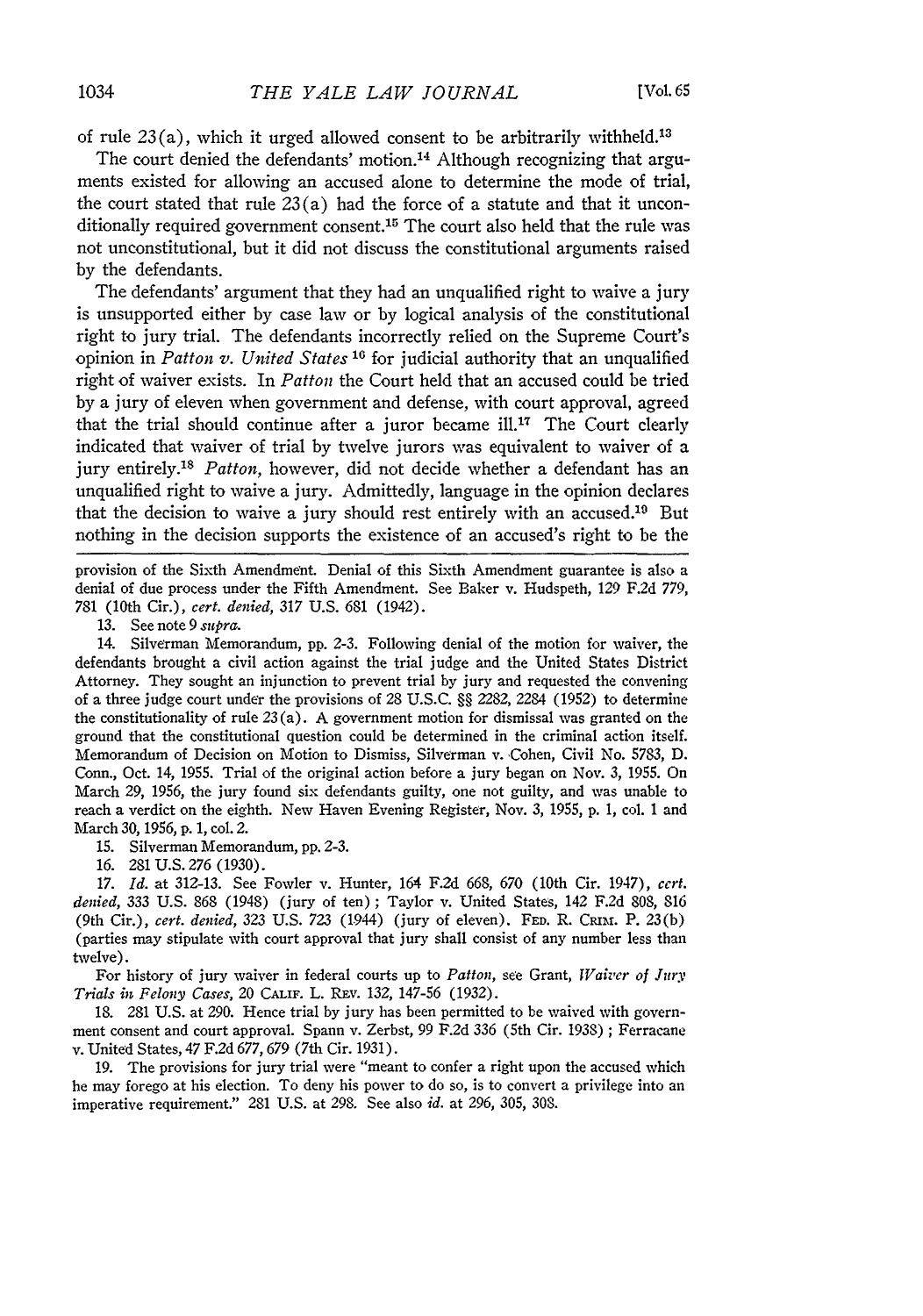sole judge of the mode of trial. On the contrary, a dictum states that government consent is needed for waiver.<sup>20</sup> This dictum has been followed by lower federal courts to reject the existence of an unqualified right of an accused to waiver  $21$  and in fact was the basis for rule  $23(a)$ .<sup>22</sup>

Nor does the Sixth Amendment right to jury trial establish the existence of a defendant's unqualified right to waive a jury. The right to jury trial means only that a defendant has a privilege not to be subjected against his will to another form of trial. It does not mean he has a right to choose that different **form.2 <sup>3</sup>**True, federal courts have allowed defendants to waive rights similar to the right of trial by jury.24 But in none of these instances was the decision based on any constitutional right of waiver.

While rule 23(a) is not unconstitutional on its face, a reading of the rule which makes government consent mandatory may violate the Sixth Amendment guarantee of an impartial jury by forcing a Smith Act defendant to trial before a biased jury when he has sought trial by the court. Three devices to counter bias **25** in the jury are available to an accused who believes an impartial jury is unobtainable in the district of trial because considerable animosity has been manifested against him. He may request a change of venue, ask for a continuance,<sup>26</sup> or accept trial in the district and rely on the voir dire

20. "In affirming the power of the defendant **...** to waive a trial by **. .** . jury **...** we do not mean to hold that the waiver must be put into effect at all events.... Not only must the right of the accused to a trial by a constitutional jury be jealously preserved, but the maintenance of the jury as a fact finding body in criminal cases is of such importance and has such a place in our traditions, that, before any waiver can become effective, the consent of government counsel and the sanction of the court must be had, in addition to the express and intelligent consent of the defendant." 281 U.S. at 312.

21. C.I.T. Corp. v. United States, 150 F.2d **85,** 91-92 (9th Cir. 1945) ; Rees v. United States, 95 F.2d 784, 790-91 (4th Cir. 1938) ; United States v. Dubrin, 93 F.2d 499, **505** (2d Cir. 1937), *cert. denied,* 303 U.S. 646 (1938).

22. See advisory committee note to rule 23(a) and Longsdorf, *The Beginnings of Fcdcral Criminal Procedure* 44, in 4 BARRON, **FEDERAL** PRACTICE **AND PROCEDURE** (1951).

23. See Palmer v. State, **195** Ga. 661, 669, **25** S.E.2d 295, 301 (1943) ; People v. Scornavache, 347 **I1.** 403, 414-16, 179 N.E. 909, 913-14 (1931) ; Commonwealth v. Miller, 289 Mass. 441, 465, 194 N.E. 463, *474-75, cert. denied,* **295** U.S. **765** (1935). *But see* People v. Scornavache, *supra* at 420-21, 179 N.E. at 915 (dissenting opinion).

24. Seenote 3 *supra.*

**25.** "Bias" and "prejudice" are often used interchangeably. See, *e.g.,* United States v. Valcnti, 120 F. Supp. **80,** 83-87 (D.N.J. 1954) **;** Stevens v. State, 94 Okla. Crim. 216, 221- *25, 232* P.2d 949, 955-59 (1951) ; Durham v. State, 182 Tenn. 577, 584-87, 188 S.W.2d **555,** 558-59 (1945) ; Haslam v. Morrison, 113 Utah 14, 20, 190 P.2d 520, *523* (1948). *But see* THOMPSON & MERRIAM, JURIES § 191 (1882). In this Note both terms are employed to mean a hostility toward one of the parties that produces a "predisposition to decide a cause or issue in a certain way, which does not leave the mind perfectly open to conviction." BLACK, LAW DICTIONARY 205, 1343 (4th ed. 1951). See Busch, LAW AND TACTICS IN JURY TRIALS § 117 (1949); 1 THOMPSON, TRIALS § 72 (Early ed. 1912).

26. **FED.** R. CRIu. P. 21 (a) provides for change of venue on defendant's motion if the court is satisfied that prejudice against the defendant precludes a fair and impartial trial in the district. See United States v. Parr, 17 F.R.D. 512, 518-20 (S.D. Tex. 1955) (hostile publicity); United States v. Florio, 13 F.R.D. 296 (S.D.N.Y. 1952) (same). But trial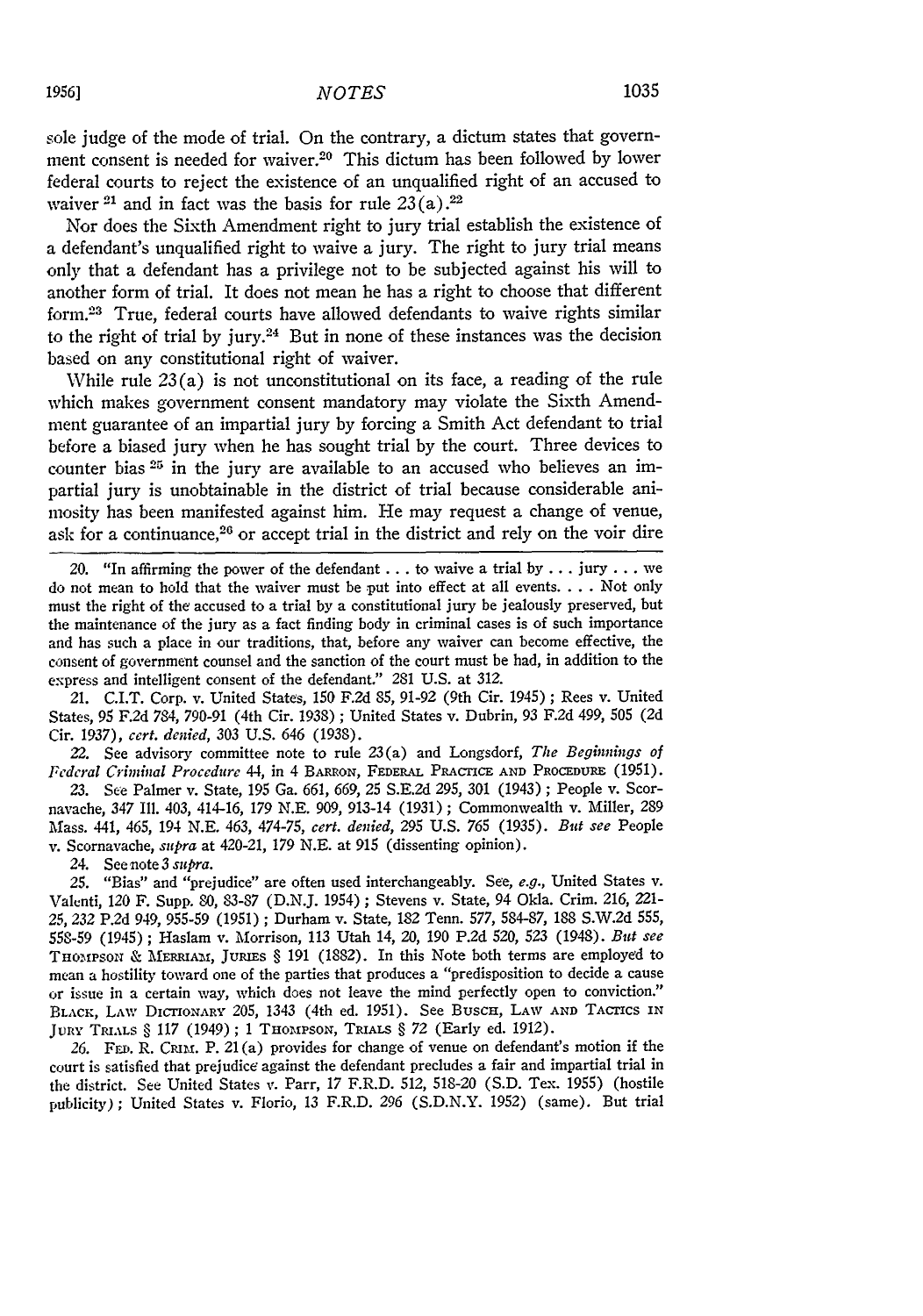to eliminate prejudiced jurors. Change of venue is practicable only if hostility against an accused will be reduced by removal of trial to another district. And continuance is effective only if it may be expected that bias against an accused will subside in a reasonable time.<sup>27</sup> In Smith Act prosecutions, however, change of venue and continuance are ineffective to assure an impartial jury. Courts have recognized that nationwide hostility exists against persons indicted under the act.<sup>28</sup> Extensive evidence corroborates this view.<sup>20</sup> And no

courts are reluctant to grant a motion for transfer, and the determination is within their sound discretion. See, e.g., Reynolds v. United States, 225 F.2d 123, 128-29 (5th Cir.), cert. *denied,* 350 U.S. 914 (1955) ; Callanan v. United States, 223 F.2d 171, **177** (8th Cir.), *cert. denied,* 350 U.S. 862 (1955).

While the federal rules do not specifically provide for continuance, courts will postpone trials because of prejudicial publicity. See Delaney v. United States, 199 F.2d 107, 111-16 (1st Cir. 1952), 53 COLUM. L. REV. 651 (1953). However, courts are also reluctant to grant a continuance, the denial of which is within their sound discretion. *Compare* Delaney v. United States, *supra, with* Schino v. United States, 209 F.2d 67, **70** (9th Cir.), *cert. denied,* 347 U.S. **937** (1954) ; see Brown v. United States, 228 F.2d 286, 287 (5th Cir. 1955).

27. Courts will not postpone trials indefinitely. See, *e.g.,* Allen v. United States, 4 F.2d 688, 698 (7th Cir. 1924), *cert. denied,* 267 U.S. **597** (1925) (cause for continuance "would have doubtless been as impressive at a later date as it was at the time of the trial") **;** *cf.* United States v. Von Clemm, 136 F.2d 968, **971** (2d Cir.), *cert. denied,* 320 U.S. 769 (1943) (refusal to postpone trial until after war). See note 30 *infra.*

*28. E.g.,* "[I]t is urged that it was impossible **...** to get an impartial jury because of the heated public feeling against Communists. That such feeling did exist among many persons-probably a large majority-is indeed true.. . **"** United States v. Dennis, **183** F.2d 201, 226 (2d Cir. 1950), *aff'd,* 341 U.S. 494 (1951). See United States v. Flynn, 216 F.2d 354, 373-74 (2d Cir. 1954), *cert. denied,* 348 U.S. 909 (1955) ; United States v. Mesarosh, 223 P.2d 449, 457-58, 459-60 **(3d** Cir.), *cert. granted,* **350** U.S. 922 (1955).

Admittedly the hostility is against Communists. But Smith Act defendants are popularly identified as Communists, and no defendant in a Smith Act trial since 1949 has testified he was not a member of the Communist Party. Letter from William F. Tompkins, Assistant Attorney General, United States Dep't of Justice, to the *Yale Law Journal,* March 23, 1956, on file in Yale Law Library. Consequently the public hostility against Communists extends to Smith Act defendants. While it might be argued that such community hostility has greatly diminished during the past year, there is little indication that this is true. See, *e.g.,* recent statement of United States Attorney General Brownell that the Communist "conspiracy is conducting business as usual, if not on an intensified scale." Time, April 30, 1956, p. 20. Nor has the "Spirit of Geneva" been such that there no longer exists a "clear and present danger." United States v. Lightfoot, 228 F.2d 861, **870** (7th Cir.), *cert. granted,* **350** U.S. 992 (1956) ("the smiles have been replaced with scowls").

**29.** See, *e.g., federal legislation:* Subversive Activities Control Act of 1950, 64 **STAT.** 987, **50** U.S.C. § **781** (1952) ; Communist Control Act of 1954, 68 **STAT. 775, 50** U.S.C. §§ 841-42 (Supp. II, **1955)** *; state statutes oitlawing the Communist Party:* IND. **ANN. STAT.** *§§* 10-5201 to -5209 (Burns Supp. 1953) **;** *MASS.* **ANN.** LAWS c. 264, *§§* 16-23 (Supp. 1955); TEX. REV. CIV. STAT. ANN. art. 6889-3A (Vernon Supp. 1955); *excluding Communists from public office:* **LA.** REv. **STAT.** *ANN. §§* 14.361-.362 (West Supp. 1954) ; **DIGEST** OF **TIE** PUBLIC **REcoRD** OF **COMIUNISM** IN **THE** UNITED **STATES** 324-82, 427-30 (1955) (hereinafter cited as DIGEST **OF COMMalUNISM) ;** *requiring non-Communist oaths: OKLA.* **STAT. ANN.** tit. 15, *§§* 36.1-.2 (West Supp. 1955) ; DIGEST OF **COMMUNISm** 431-34, 472-87; *loyalty investigations: BONTECOU, THE FEDERAL LOYALTY-SECURITY PROGRAM (1953) and* others of this series of Cornell Studies in Civil Liberty. See **STOUFFER, COMMUNISM1, CON-**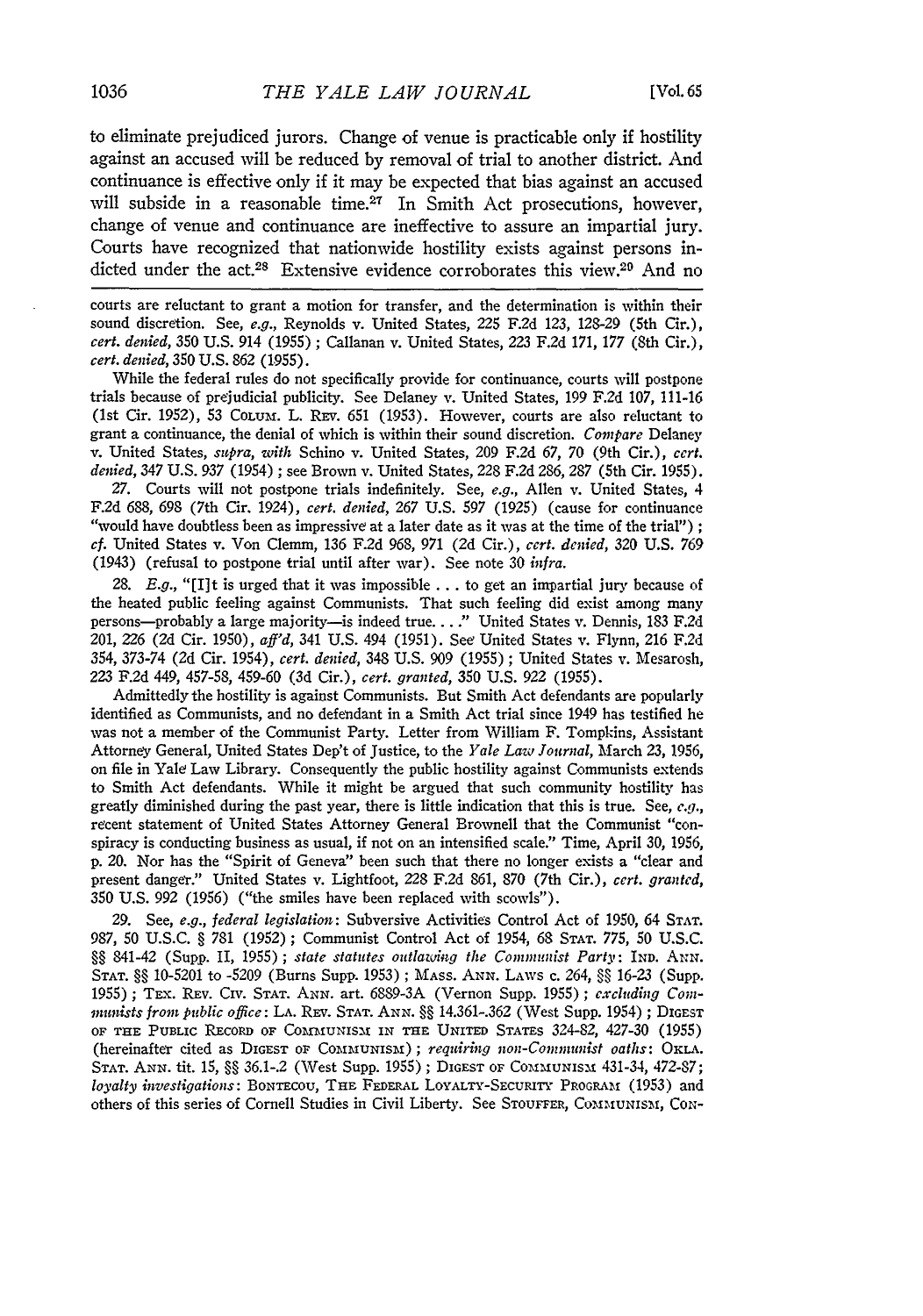indication exists that this hostility will diminish in the foreseeable future.<sup>30</sup> The voir dire is thus the only device open to Smith Act defendants for assuring the selection of impartial jurors.

The voir dire examination has been considered an effective means of eliminating biased jurors,<sup>31</sup> but where widespread community hostility exists against an accused, as in Smith Act cases, its value may be seriously impaired. The Supreme Court has consistently indicated that the right of an accused to an impartial jury is sufficiently protected by the opportunity voir dire affords to disclose a prospective juror's bias.32 However, it is doubtful whether the voir dire can effectively eliminate all biased veniremen. The voir dire operates as an exclusionary device,<sup>33</sup> permitting each venireman to be questioned to determine "actual bias."<sup>34</sup> Thus its ultimate effectiveness depends on the degree to which questions asked will uncover bias. But a person aware of a prejudice will not readily admit to it under public questioning.<sup>35</sup> And if his bias is unconscious, it may be even more difficult to detect.<sup>36</sup> Assuming a given effec-

For evidence in Smith Act cases of the climate of opinion adverse to Communists, see, e.g., Appellants' Brief in Support of Challenge and Other Questions, pp. 63-96, United States v. Flynn, 216 F.2d 354 **(2d** Cir. 1954).

30. See, *e.g.,* Wellman v. United States, 227 F.2d 757, 775 (6th Cir. 1955) (anti-Communist hostility not a temporary prejudice which could reasonably be expected to fade over a period of time) ; United States v. Flynn, *216* F.2d 354, 373-74 (2d Cir. 1954), *cert. denied,* 348 U.S. 909 (1955) ; United States v. Dennis, **183** F.2d 201, 226 (2d Cir. 1950), *aff'd,* 341 U.S. **494 (1951).**

**31.** See, **e.g.,** Connors v. United States, 158 **U.S.** 408, 413 (1895) ; Scales v. United States, *27* F.2d 581, 592 (4th Cir.), *cert. granted,* 350 **U.S.** 992 (1956) ; State v. Hume, 146 **fe.** 129, 133-34, 78 A-2d 496, 499-500 (1951) ; Kitts v. State, 153 Neb. **784,** 792-93, 46 N.W.2d *158,* 163-64 (1951).

The discussion of the voir dire in this Note is limited to challenge for cause for bias, a determination within the sound discretion of the court. See 28 **U.S.C.** § 1870 (1952). On challenges generally, see Buscn, *op. cit.* supra note 25, §§ **67-154.**

*32.* See, *e.g.,* Dennis v. United States, 339 U.S. 162, **168** (1950) ; Frazier v. United States, 335 U.S. 497, 509-11 (1948) ; United States v. Wood, 299 U.S. 123, 133-34 (1936) **;** *cf.* Thiel v. Southern Pac. Co., **328** U.S. 217, 220 (1946) ("Jury competence is an individual rather than a group or class matter.").

**33.** See Hayes **v.** Missouri, 120 **U.S. 68, 71** (1887) ; BuscH, *op. cit. supra* note 25, *§* 72; Note, **58** YALE L.J. *638,* 639 (1949).

34. See Dennis v. United States, 339 U.S. 162, **168** (1950).

35. *Id.* at 175-85 (dissenting opinions); Busch, *op. cit. supra* note 25, § 141; GoLD-**STE ,** TRIAL **TECHmqUE** § 236 (1935) ; Nizer, *The Art of the Jury Trial,* 32 CORNELL L.Q. 59, 63 (1946). See also, Stevens v. State, 94 Okla. Crim. 216, 221-25, 232 P.2d 949, 955-59 (1951) (on voir dire examination juror denied prejudice which he clearly had).

36. *Cf.* "[A]ny examination on the voir dire is a clumsy and imperfect way of detecting suppressed emotional commitments to which all of us are to some extent subject, unconsciously or subconsciously **....** If trial by jury is not to break down by its own weight, it is not feasible to probe more than the upper levels of a juror's mind." United States v. Dennis, **183** F.2d 201, 227 (2d Cir. 1950), *aff'd,* 341 U.S. 494 (1951). See Note, *The Right*

FORMITY, AND CIVIL LIBERTIES 39-48, 75-76, 156-87 (1955) ; MACIVER, ACADEMIC FREEDOM **In** OUR **TIME** 34-44, 158-201, 312-15 (1955) ; **BIBLIOGRAPHY ON THE COMMUNIST PROBLEM IN THE** UNITED **STATES** (1955).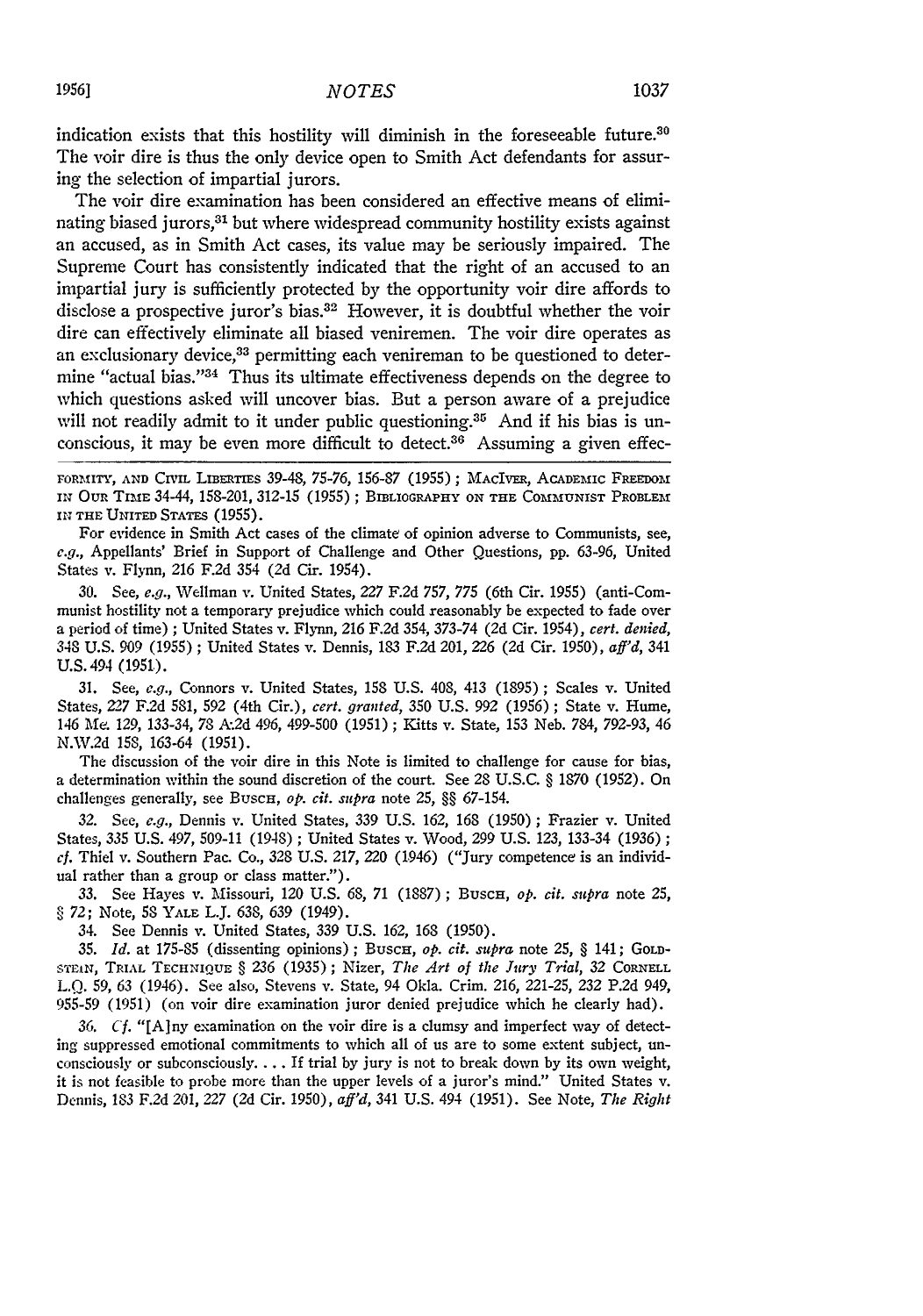tiveness for the voir dire, the number of biased jurors chosen should increase in direct proportion to the percentage of biased veniremen on the panel. When only a minor percentage of the jury panel is biased, which is probably most often true, at most only a few biased jurors will be chosen because the usual effectiveness of the voir dire will eliminate a large portion of the biased panel members. When a large percentage, perhaps a majority, of the panel is biased against an accused because of widespread community hostility against him, the number of biased veniremen who become jurors will probably be significantly greater than in the usual criminal case. The existence of such hostility is the norm in Smith Act cases.<sup>37</sup> It may thus be argued that defendants in these cases will be tried by juries with a substantial number of biased members unless they waive jury trial.<sup>38</sup> Under these circumstances if the government can force jury trial on a defendant by arbitrarily withholding consent to waiver, the impartial jury requirement of the Sixth Amendment would be violated.39

to an Impartial Federal Jury in the Event of Prejudicial Pretrial Publicity, 53 Co<sub>LUM</sub>. L. **REv.** 651, 659 (1953).

Moreover, questioning on the voir dire is limited, another factor reducing its effectiveness to disclose bias. Under **FED.** R. CRIM. P. 24(a) the trial judge may examine the panel himself. Though counsel may suggest questions, the court's discretion in accepting them is usually controlling. See, *e.g.,* Yarborough v. United States, 230 F.2d 56, 63 (4th Cir. 1956) **;** Cwach v. United States, 212 F.2d *520,* 531-32 (8th Cir. 1954). And courts will not always allow extended interrogation. See, e.g., United States v. Mesarosh, 116 F. Supp. 345, 349 (W.D. Pa. 1953), *aff'd,* 223 F.2d 449 (3d Cir.), *cert. granted,* 350 U.S. *922* (1955). Informal questioning of veniremen by counsel in the judge's chambers might prove more satisfactory than formal court room examination. This procedure was recently used in a Smith Act case in the Southern District of New York. N.Y. Times, April 20, 1956, p. 27, col. 3.

37. See notes 28,29 *supra.*

38. "Since ... challenges **...** are merely rejection devices, their success must depend, in the last analysis, on the existence of a panel containing a high proportion of unprejudiced prospective jurors." Note, *Selection of Jurors by Voir Dire Examination and Challenge,* 58 YALE L.J. 638, 639 (1949). See also Note, *Fair Trial and Biased Public Opinion, 3* SYRACUSE L. REV. 150, 151, 153, 156 (1951).

The argument that Smith Act defendants are unable to secure impartial juries may be somewhat vitiated by recent acquittals. In United States v. Brandt, Crim. No. 21276, N.D. Ohio, Feb. 10, 1956, the jury acquitted four of the eleven defendants and a fifth was acquitted by directed verdict. Cleveland Plain Dealer, Feb. 11, *1956,* p. 1, col. 3. Of the eight defendants in *Silverman,* the jury acquitted one and reached no verdict on another. See note 14 *supra.* However, of the 113 defendants tried by jury in "Communist" Smith Act cases up to April 1, 1956, 103 have been convicted, six acquitted, three acquitted by directed verdict, and no verdict reached on one. Enclosure No. 130162 to letter from William F. Tompkins, Assistant Attorney General, United States Dep't of Justice, to the *Yale Law Journal,* March 23, 1956, on file in Yale Law Library; N.Y. Times, March 30, 1956, p. 19, col. **1.**

39. The requirement of government consent under rule 23(a) foreshadows possible unfairness in other cases, for community passions can operate similarly to the disadvantage of any unpopular defendant. *Cf.* Frank v. Mangum, 237 U.S. 309, 349 (1915) (dissenting opinion) ("in spite of forms they [juries] are extremely likely to be impregnated by the environing atmosphere"). See also JOUGHIN & MORGAN, **THE LEGACY** OF **SACCO AND VAN**zETTI 191-97 (1948); Grant, Felony Trials Without a Jury, 25 AM. Pol. Sci. REv. 980,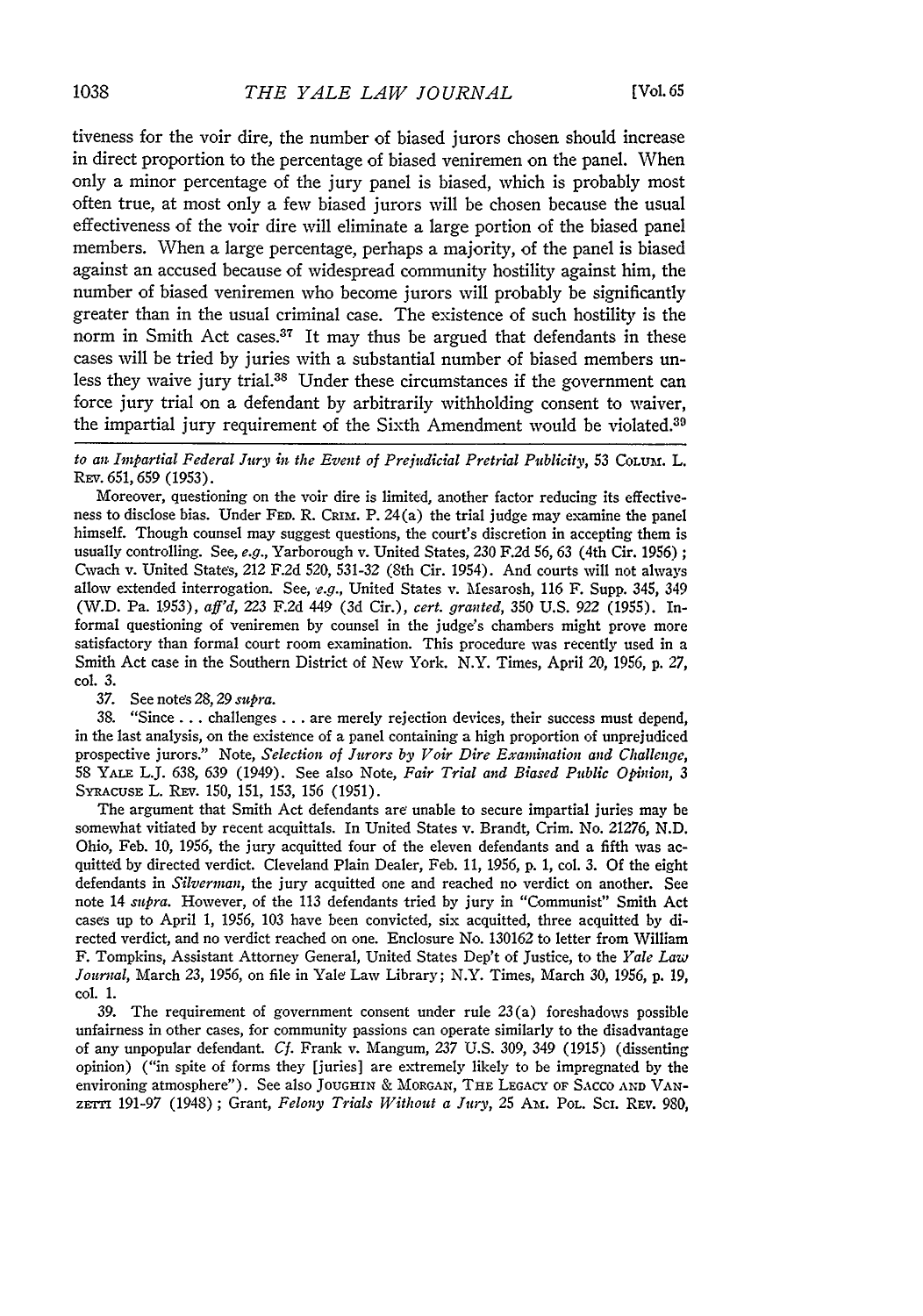The Second Circuit's opinion in *Dennis v. United States*,<sup>40</sup> the first Communist trial under the Smith Act,<sup>41</sup> does not necessitate a contrary conclusion. In *Dennis* the court held that a Smith Act defendant must be brought to trial even in the face of "heated public feeling against Communists" which might produce a biased jury. The court declared that a jury meets the standard of the Sixth Amendment if the best means available to secure an impartial jury have been used.<sup>42</sup> Thus under the *Dennis* rationale the amendment guarantees a defendant an unbiased jury, but if such a jury is unavailable the most impartial jury obtainable will suffice. Since the defendants in the *Dennis* case did not seek to waive a jury, the alternative to jury trial was to allow the prosecution to lapse, an unacceptable solution.43 It was therefore necessary for the *Dennis* court to reach the conclusion it did.44 In *Silverman,* on the other hand, by waiver of a jury the defendants invoked the frequently employed alternative of trial by the court. $\rm ^{45}$  The waiver consequently avoided the conclusion forced upon the *Dennis* court. It directly presented for decision the

991-92, 994 (1931); Comments, 14 Mo. L. REv. 185, 189 (1949), 23 ROCKY **Mr.** L. **REv.** 334, 335 (1951.).

40. 183 F.2d 201 **(2d** Cir. 1950), aff'd, 341 U.S. 494 (1951).

41. Prior to the trial of "first string" Communists in *Dennis,* there were only two prosecutions under the Smith Act: Dunne v. United States, 138 F.2d 137 (8th Cir.), *cert. denied,* 320 U.S. **790** (1943) (conviction of Socialist Workers Party members) ; United States v. Larremore (S.D. Cal. 1941) (unreported). Letter from William F. Tompkins, Assistant Attorney General, United States Dep't of Justice, to the *Yale Law Jcornal,* March *23,* 1956, on file in Yale Law Library. For discussion of the Smith Act and prosecutions thereunder, see DIGEST OF COMMUNISM 194-205; Note, 31 IND. L.J. 104 (1955).

42. 183 F.2d at 226.

43. *Ibid. Cf.* "[TIhis danger [of hostility toward Communists] is one of the risks run in a trial by jury; and the defendants made no effort to procure a trial by judge alone, under Criminal Rule 23(a)." United States v. Rosenberg, 195 F.2d 583, 596 (2d Cir.), *cert. denied,* 344 U.S. 838 (1952).

44. The court's ruling was justified by a doctrine of necessity which has been applied in analogous situations. Hearings before administrative bodies have been upheld in the face of a party's charge of bias if no other agency was provided by statute to decide a case. See, *e.g.,* United States v. Morgan, 313 U.S. 409, 420-21 (1941) ; Marquette Cement Mfg. Co. v. FTC, 147 F.2d 589, 593-94 (7th Cir. 1945), aff'd, 333 U.S. 683, 700-03 (1948); Brinkley v. Hassig, 83 F.2d 351, 357 (10th Cir. 1936). But a hearing before a biased agency violates due process if an alternative tribunal is available. See, *e.g.,* NLRB v. Phelps, 136 F.2d 562 (5th Cir. 1943).

And necessity has permitted proceedings before courts charged with bias if no other tribunal was available. See, *e.g.,* Evans v. Gore, **253 U.S.** 245, 247-48 (1920) ; State *'ex rel.* Gardner v. Holm, 241 Minn. **125,** *126, 62* **N.W.2d 52,** 54 (1954). See Annot., **39** A.L.R. 1476 **(1925).**

45. Waiver is common in the federal courts. During the **1955** fiscal year, for example, of 4087 criminal trials in federal courts, 1349 were court trials. Letter from Will Shafroth, Chief, Div. of Procedural Studies and Statistics, Administrative Office of the United States Courts, to the *Yale Law Jourzal,* Oct. 28, 1955, on file in Yale Law Library. See also JUDICIAL **COUNCIL OF MICHIGAN,** TWENTY-FOURTH **ANNUAL** REPORT 46 (1954) ; **JUDICIAL COUNCIL OF** THE **STATE OF NEW** YORK, **FIrTH** ANNUAL **REPORT** 174-78 (1939) (hereinafter cited as N.Y. **REPORT).**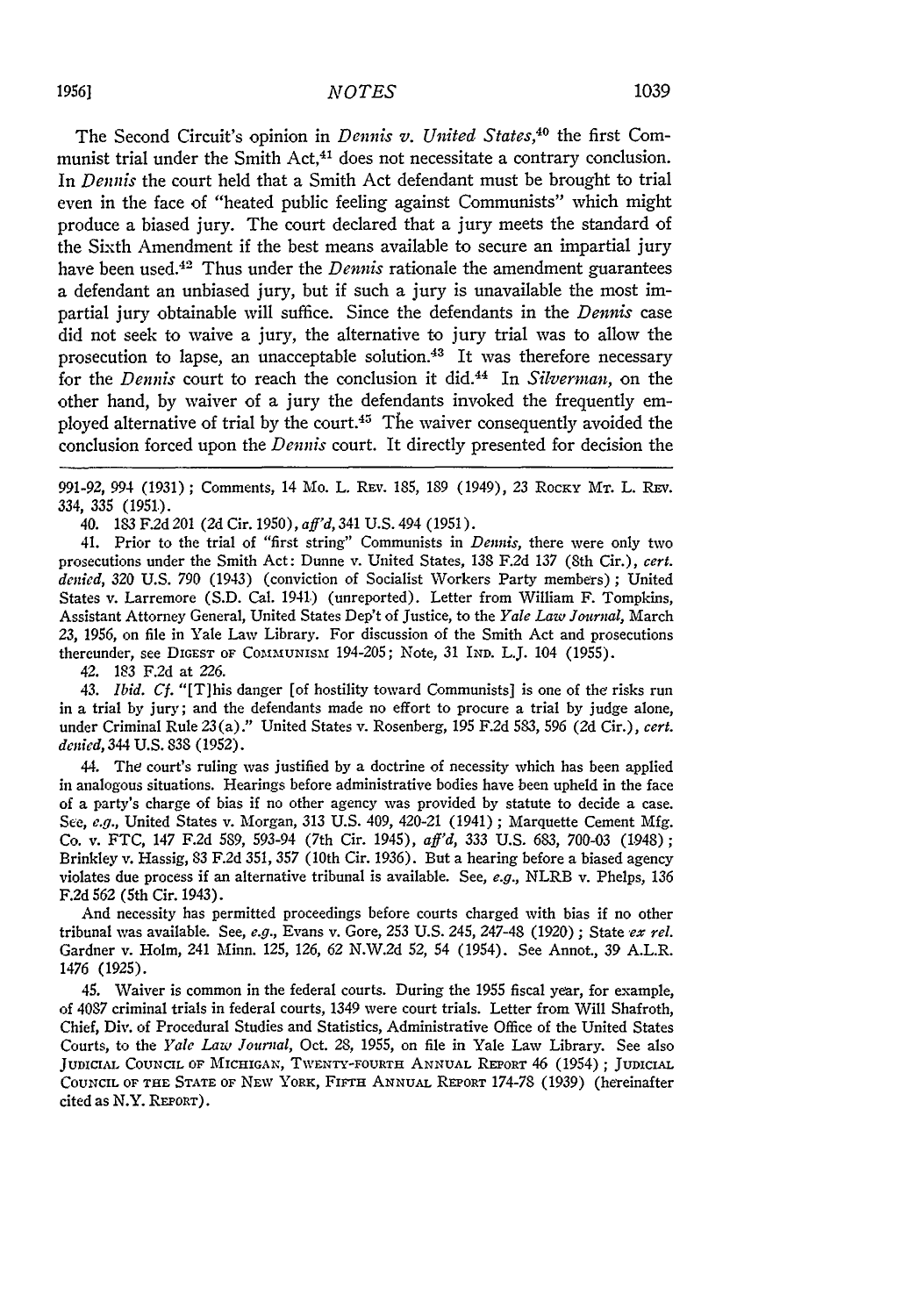issue of the jury's bias and the constitutionality of the government's arbitrary withholding of consent under rule 23(a).

The court in *Silverman* should therefore have explicitly decided whether an impartial jury was obtainable, for under the court's interpretation of the rule this finding was necessary to determine its constitutionality in the case. The court made no such finding; presumably, in accord with *Dennis,* it considered that the jury would be sufficiently impartial as long as it were chosen by the best means available. However, after the *Silverman* defendants moved for court trial, the real issue was whether an unbiased jury was obtainable at all. A finding that any jury would probably be biased would have required granting the defendants' motion for waiver, 46 for denial of waiver under these circumstances would also deny the right to an impartial jury. Consequently, the court's view that rule  $23(a)$  allows the government to withhold consent arbitrarily would have made the rule unconstitutional in *Silverman* had the jury bias issue been decided in favor of the defendants.

Rule 23(a) could have been interpreted to allow government consent to be only reasonably withheld. This reading of the rule would save its constitutionality in *Silverman,* for if the court determined the jury bias issue favorably to the defendants government refusal to consent would be clearly unreasonable. On the other hand, if the court decided differently on the bias question, it would then evaluate the government's reasons for refusing consent. Admittedly, cases dealing with the issue of a defendant's waiver of jury before rule 23(a) was promulgated allowed government consent to be arbitrarily withheld.<sup>47</sup> And it could justifiably be argued that the rule was meant to follow these decisions. But the *Patton* opinion, from which the rule is derived, does not compel this interpretation. Along with the dictum declaring the need for government consent to waiver, *Patton* stated that the decision on waiver should rest with an accused. 48 Moreover, when the Supreme Court later cited the dictum approvingly, it also reiterated the view of *Patton* that the defendant should be permitted to determine the form of trial.<sup>49</sup> In adopting rule  $23(a)$ , therefore, the Court might have intended to empower the government to prevent waiver of jury only where it gave reasonable grounds for refusing con-

<sup>46.</sup> The court's finding on the jury's probable bias should be made prior to the voir dire examination. Presumably the finding would be based on affidavits, direct testimony or other evidence offered at a hearing on the issue. See, **e.g.,** Delaney v. United States, **199 F.2d 107,** 111 (1st Cir. **1952).**

<sup>47.</sup> See cases cited note 21 *supra.*

<sup>48.</sup> See notes *19,20 sxpra.*

<sup>49.</sup> See Adams v. United States **ex** *rel.* McCann, **317 U.S.** 269, **275-80** (1942). *Adams* indicates that trial **by** jury is a right which an accused should be able to waive at will: "And since trial **by** jury confers burdens as well as benefits, an accused should be permitted to forego its privileges when his competent judgment counsels him that his interests are safer in the keeping of the judge than the jury." *Id.* at **278;** "[A]n accused, in the exercise of a free and intelligent choice, and with the considered approval of the court, may waive trial **by** jury." *Id.* at **275.** Yet the *Patton* dictum requiring government consent was acknowledged, *id.* at **277-78,** and the government had consented to the waiver.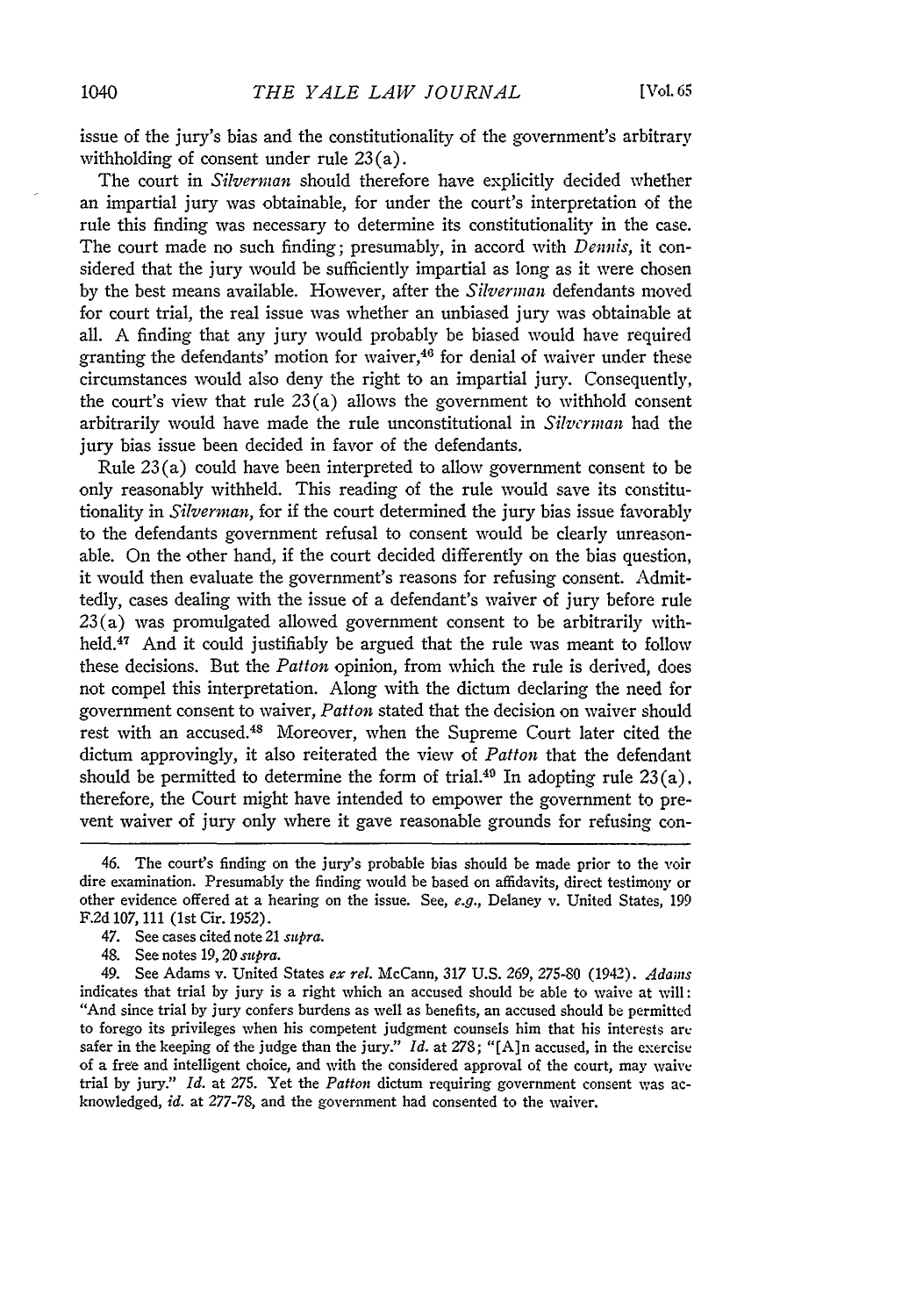sent. In addition, the government's arbitrary withholding of consent did not pose a constitutional issue in any of the earlier cases. Until *Silverman,* therefore, no conflict with a constitutional right arose to invite a different reading of the rule. But *Silverman* presented a situation in which the rule could operate unconstitutionally if the interpretation that government consent is mandatory were followed. The suggested interpretation would obviate this possibility and would accord with the rule of statutory construction favoring avoidance of constitutional issues where possible.<sup>50</sup>

An argument which the government might have employed for refusing consent to waiver is that a "public interest" in trial by jury exists which must be protected. This argument would carry no weight if the court upheld the defendants' position on the jury's probable bias. The contention that the public has an interest in conducting trials by jury rests on the theory that the jury will protect an accused from unfounded conviction.<sup>51</sup> But when it is probable that the jury will be biased against an accused, he would be harmed, not aided, by jury trial. Assuming the court in *Silverman* decided against the defendants on the bias issue, the public interest argument should still be rejected if the court found that the defendants had intelligently waived the protection the jury was meant to provide. A defendant's intelligent waiver weakens the public interest argument. Such waiver reflects the defendant's considered decision that the court would provide a fair trial. Furthermore, by allowing an accused to plead guilty and thus reject a jury's protection entirely, federal criminal law indicates that little weight is actually accorded to this ground for requiring government consent.<sup>52</sup>

Apart from the constitutional issue raised in *Silverman,* the decision whether trial is to be by a jury or before the court should rest solely with an accused.<sup>53</sup>

50. See, *e.g.,* United States v. CIO, 335 U.S. 106, 120-21 (1948) ; Anniston Mfg. Co. v. Davis, 301 U.S. *337,* 351-52 (1937); United States v. La Franca, 282 U.S. 568, 574 (1931).

51. See, *e.g.,* Hopt v. Utah, 110 U.S. 574, 579 (1884) ("The public has an interest in [an accused's] ... life and liberty.") ; State v. Ricks, 173 Kan. 660, 664, 250 P.2d 773, 777 (1952) ; Cancemi v. People, 18 N.Y. 128, 137-38 (1858).

52. In *Patton* the public interest argument was rejected as an unsound reason for refusing waiver, 281 U.S. at 302-08, on the ground that defendant may dispense with a trial altogether by a plea of guilty. See **FED.** R. CRIM. P. 11. *But see* Perkins, *Proposed Jury Changes in Criminal Cases, 16* IowA L. REv. 20, 22 (1931). For discussion and refutation of the public interest theory, see Oppenheim, *Waiver of Trial by Jury in Criminal Cases,* 25 MICH. L. REv. 695, 710-17 (1927).

53. This is the conclusion of the American Law Institute. ALI **CODE** OF CRIMINAL PROCEDURE § **266** (1930). Various commentators have stated that consent of court and government should not be required. See, *e.g.,* ORFIELD, CRIMINAL PROCEDURE FROM ARREST TO **APP.AL** 393 (1947) ; N.Y. REPORT 166; Grant, *Waiver of Jury Trials in. Felony Cases,* 20 CALIF. L. REv. 132, 161 (1932) ; Oppenheim, *supra* note 52, at 736. See also Stewart, *Comments on Federal Rules of Criminal Procedure, 8 JOHN MARSHALL L.Q. 296, 301* (1943).

Conceivably it could be argued that a statute permitting an accused to waive jury trial at his discretion would be a legislative infringement on judicial power. But since the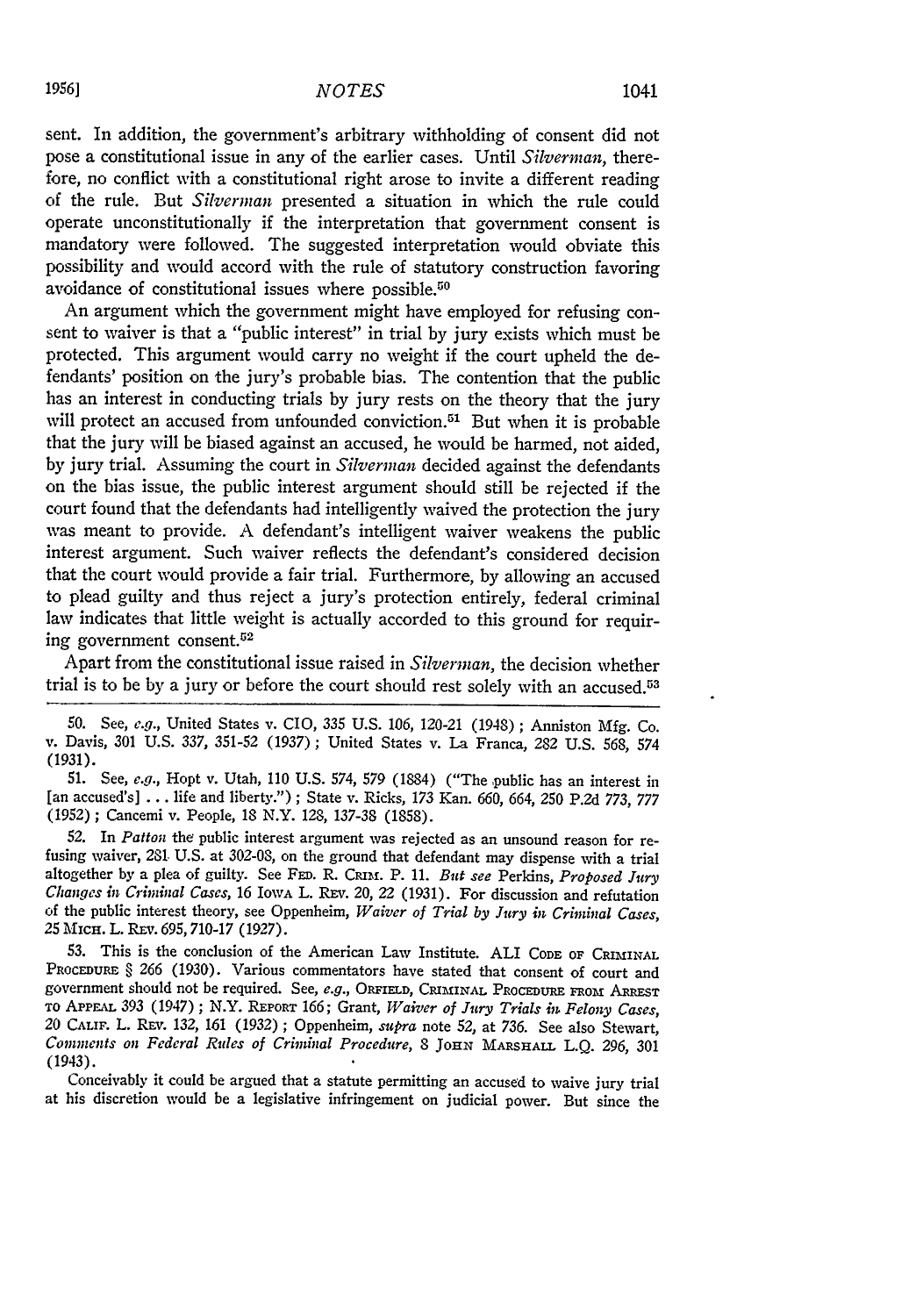Rule 23(a) should be revised to eliminate entirely the need for government consent to waiver and to require court approval only as assurance that waiver has been intelligently made.<sup>54</sup> Two arguments have been advanced to support the present rule: the constitutional right of an accused to jury trial must be jealously guarded, and the jury traditionally holds an important place in criminal law as a fact-finding body.<sup>55</sup> Neither argument justifies a rule that allows the government to prevent trial by the court. That the right of an accused to a jury should be carefully guarded is axiomatic. But requiring a waiver which the court believes to be intelligently made would sufficiently protect the defen-

Federal Rules of Criminal Procedure are promulgated by the Supreme Court, such an objection probably would be obviated on the federal level. Nor does the "separation **of** powers" argument have substantial merit in preventing such legislation by the states. See, for example, the history of waiver in Illinois as reflected in the following cases: People *cx rel.* Swanson v. Fisher, 340 Ill. 250, 172 N.E. 722 (1930) ; People v. Scornavache, 347 Ill. 403, *179* N.E. 909 (1931) ; People v. Scott, 383 Ill. 122, 48 N.E.2d 530 (1943) ; People v. Spegal, 5 Ill. 2d 211, 125 N.E.2d 468 (1955), 33 CHI.-KENT L. REV. 379 (1955).

54. Some states allow waiver of jury by an accused without either government or court consent. See, *e.g.,* ILL. REV. **STAT.** c. 38, § 736 (1955), People v. Spegal, *supra* note 53, at 120-22, 125 N.E.2d at 472-73; MIcH. **STAT. ANN.** § 28:856 (1954), People v. Martin, 256 Mich. 33, 35, 239 N.W. 341 (1931); OHIO **REv. CODE** *ANN.* § 2945.05-.06 (Page 1954), State v. Smith, 123 Ohio St. 237, 240-41, 246-48, 174 N.E. 768, 770-72 (1931) ; *cf.* **LA.** Rav. **STAT.** ANN. § 15:342 (1951); MINN. **STAT. ANN.** § 631.01 (1947); **UTAH CODE** *ANN.* § 77-27-3 (1953).

But both court approval and government consent to waiver are required by, *e.g., IND. ANN.* **STAT.** § 9-1803 (Burns 1942), State *ex rel.* Rose v. Hoffman, *227* Ind. 256, 262, 85 N.E.2d 486, 488 (1949); KAN. **GEN. STAT. ANN.** § 62-140 (1949), State v. Ricks, 173 Kan. 660, 664-65, 250 P.2d 773, 777 (1952) ; PA. **STAT. ANN.** tit. 19, § 786 (Purdon Supp. 1954), Commonwealth *ex rel.* Henderson v. Kruger, 119 A.2d 870, 872 (Pa. Super. 1956) ; VA. CODE **ANN.** § 19-166 (Supp. 1954) ; Wis. **STAT.** § 357.01 (1953).

Some states, while not requiring consent of the prosecutor, require court approval of waiver. E.g., Mo. Consr. art. 1, § 22(a), Mo. Sup. Cr. (CRIM.) Rule 26.01(a), Comment, 14 Mo. L. REv. 185 (1949) ; WASH. **REV.** CODE § 10.01.060 (1952).

Except to assure that defendant made an intelligent choice, knowing of his rights, see State v. Ellard, 95 N.H. 217, 222, 60 A.2d 461, 465 (1948), *cert. denied,* 335 U.S. 904 (1949) ; *cf.* Dillingham v. United States, 76 F.2d 36, 39 (1935) (conviction reversed because waiver made without full understanding of rights), there is little more reason to require court approval than government consent to waiver. See commentaries cited note 53 *supra.* For discussion of jury waiver in state criminal cases, see BuscH, *op. cit. supra* note *25,* §§ 46-47; Grant, *Waiver of Jury Trials in Felony Cases,* 20 **CALIF.** L. REv. 132, 135-46 (1932) ; Oppenheim, *supra* note 52, at 699-733; Perkins, *supra* note 52, at 2249.

55. See Patton v. United States, 281 U.S. 276, 312 (1930). It has also been suggested that the state has acquired a right to jury trial. See, *e.g.,* People v. Scornavache, 347 Ill. 403, 416, 179 N.E. 909, 914 (1931) ("The long recognition by courts everywhere that trial in a criminal case means a jury trial has clearly given to the people the right to object to a trial by the court on waiver of a jury trial by the accused."), criticized in 27 ILL. L. REv. 447 (1932). See also State v. Mead, 4 Blackf. 309 (Ind. 1837) ; State *cx rel.* Gutierrez v. First Judicial Dist. Ct., 52 N.M. 28, 32-33, 191 P.2d 334, *337* (1948). For criticism and rejection of this view, see Hall, *Has the State a Right to Trial by Jury in Criminal Cases?,* 18 A.B.A.J. 226, 227 (1932). See also People v. Spegal, **5** Ill. 2d 211, 125 N.E.2d 468 (1955), overruling *Scornavache, supra.*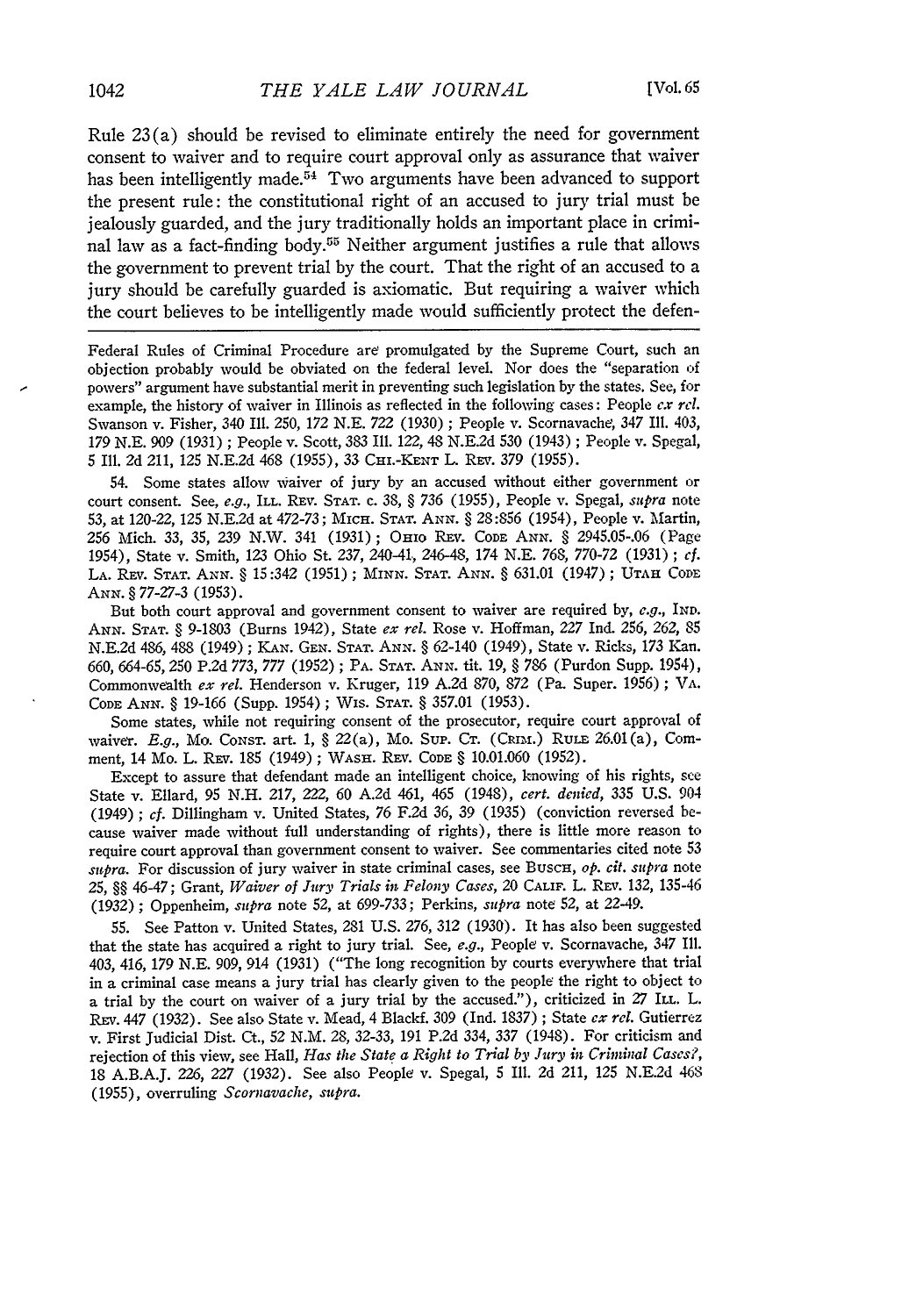dant.<sup>56</sup> Furthermore, trial by jury was considered solely a defendant's safeguard against arbitrary government prosecution <sup>57</sup> when the Constitution and the Bill of Rights were adopted.<sup>58</sup> No evidence exists that the government

56. See Grant, *Felony Trials Without a Jury*, 25 Am. Pol. Sci. REV. 980, 994-95 (1931).

Furthermore, it is questionable whether the government may be relied upon to protect a defendant's rights. While it is generally stated that the prosecuting attorney's function is not to convict but to see that justice is done, see, *e.g.,* Berger v. United States, 295 U.S. **78,** 88 (1935), in practice the desire for a verdict of guilty may substantially weaken his role on behalf of an accused. JOUGHIN & **MORGAN,** *op. cit. supra* note 39, at 185-89. *Cf.* "It is irony indeed, that ... the tribunal which for centuries was regarded as the safeguard *and protection of the accused, can now* **.** *.* **.** *be employed by the State to facilitate conviction."* Hall, *supra* note **55,** at **227.**

**57.** Such was not always true, however. The modern jury evolved from inquests employed **by** Norman and Angevin kings to obtain information. HASKINS, NORMAN INSTI-**TUTIONS** 196 **(1918); 1 POLLOCK** & MAITLAND, HISTORY or ENGLISH LAW *74,* 140-41 (2d ed. 1899). The Statute of Westminster, **1275,** 3 EDW. 1, **c.** 12, indicates that jury trial was not always beneficial to the accused. It provided that felons refusing to go to trial were to be put into a "prison forte et dure," transformed in common speech to "peine forte et dure." By the sixteenth century this phrase came to mean the form of torture whereby prisoners were crushed until they accepted jury trial or died. PLUcKNET, A CONCISE HIS-TORY **OF THE** COMMON LAW 121-22 (4th ed. 1948) ; 1 **STEPHEN,** A HISTORY OF THE CRri-**NAL** LAW **OF** ENGLAND 298-99 (1883). Not until Bushell's Case, Vaugh. 135, 124 Eng. Rep. 1006 (C.P. 1670), were jurors freed from fines and imprisonment for reaching a verdict contrary to the court's instructions. On the history of jury trial generally, see **1 HOLDS-**WORTH, A HISTORY OF ENGLISH LAW 298-347 (6th ed. 1938) ; PLUCKNETT, op. cit. supra at 104-30; THAYER, A **PRELIMINARY** TRATISE **ON** EVIDENCE 1-182 (1898).

Whatever the early history of the jury, by the eighteenth century it was considered an important English right for the benefit of the accused. See, *e.g.,* 3 BLACKSTONE, **COMMEN-**TARIES *t379,* \*381 ("the glory of the English law", "this best preservative **of** English liberty"); CARE, **ENGLISH** LIBERTY 22, 200-03 (5th ed. 1721); J[AcoB], **THE** LAws OF LIBERTY **AND** PROPERTY 31 (2d ed. 1734); [Somers], *The Security of Englishmen's Lives,* in **A** GumE TO **THE** KNOWLEDGE OF **THE** RIGHTS **AND** PRIVILESs **OF** ENGLISHMEN 148-52 (1757). See also **MAITLAND,** *Outlines of English Legal History, 560-1600,* in 2 COLLECTED **PAPERS** 445 (1911).

58. See United States *ex rel.* Toth v. Quarles, 350 U.S. 11, 16 (1955) ; Patton v. United States, 281 U.S. 276, 296-98 (1930) ; People v. Scornavache, 347 Ill. 403, 409-12, 179 N.E. 909, **911-12 (1931).**

Trial by jury was clearly considered a benefit for the accused in the colonies. Trials in vice-admiralty courts without juries, for example, caused colonials to protest they were being deprived of an English liberty. 4 ANDREWS, THE COLONIAL PERIOD **OF** AMERICAN HISTORY 224, 258, *263* n.1, **270** (1938). Various public documents voiced this objection. See, *e.g.,* **1** THE PAPERS OF THOMAS **JEFFERSON** 214, 378, 431 (Boyd ed. 1950). For discussion of jury trial in the colonies see HELLER, THE SIXTH **AMENDMENT** 13-34 **(1951).**

Records indicate little discussion of jury trial at the constitutional convention. See *2* FARRAND, **THE** REcoRDs OF **THE** FEDERAL CONVENTION OF **1787** at 144, **173,** 187, 434, 438, 587, *628* (2d ed. 1937). *But see, e.g., 3 id.* at 101, 221. And the debates on the Bill of Rights clearly indicate that trial by jury was for the benefit of the accused. See, *e.g.,* 1 **ANNALS OF** CONGRESS 452-55, 458, 783-85, 788-89 (Gales ed. 1834); RUTLAND, THE BIRTH OF **THE** BILL OF RIGHTS 1776-1791 *passim* (1955). See also 3 STORY, COMMENTARIES ON **THE** CON-STITUTION OF **THE** UNITED **STATES** §§ *1773-74* (1833).